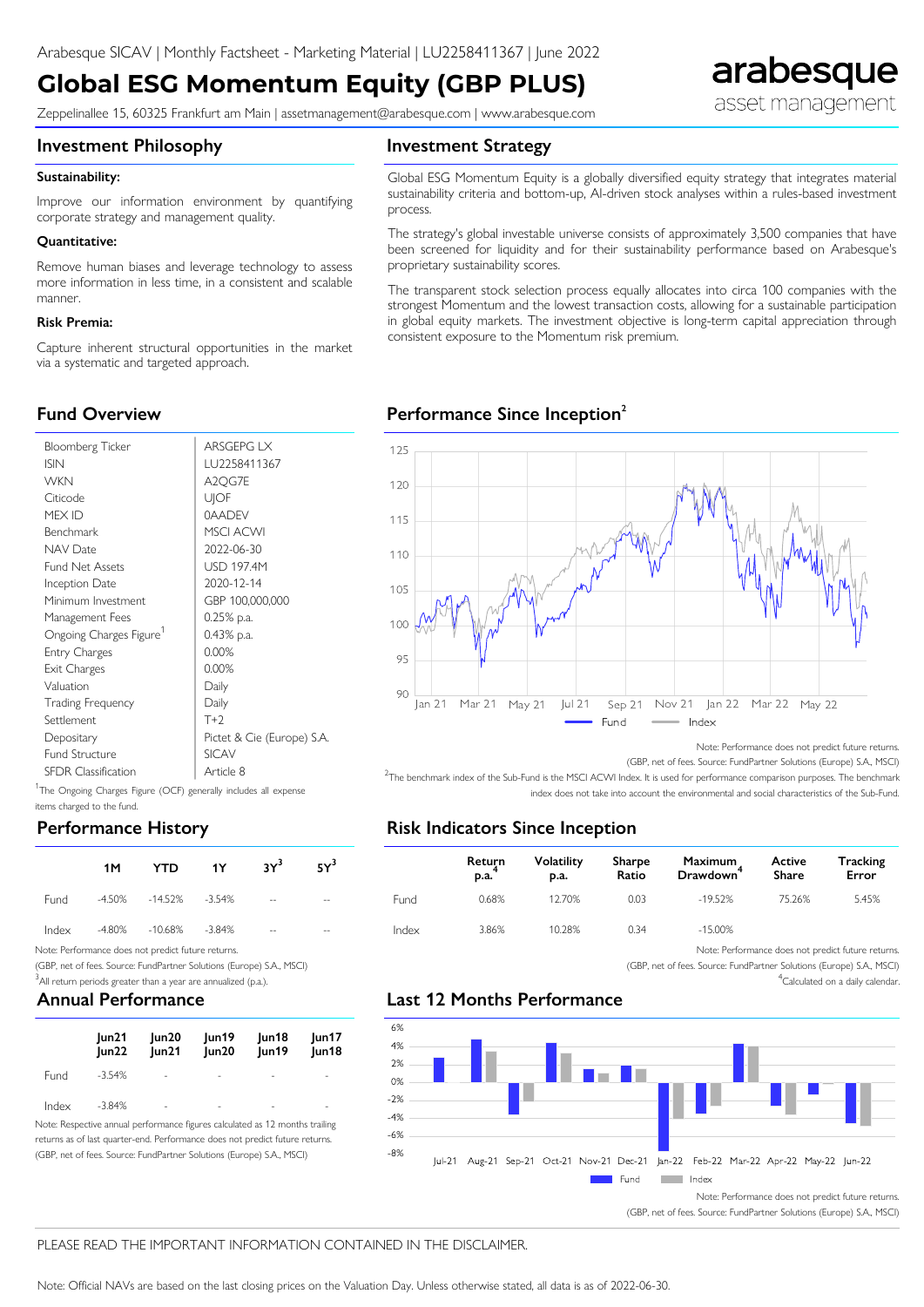# **Global ESG Momentum Equity (GBP PLUS)**

Zeppelinallee 15, 60325 Frankfurt am Main | assetmanagement@arabesque.com | www.arabesque.com

### **Arabesque ESG Book® Sustainability Analysis**

#### **Global Compact (GC) Overview**

Measurement of reputational risk using Arabesque ESG Book®'s [GC Score](http://arabesque.com/docs/sray/S-Ray%20Methodology%20v260.pdf).





#### **Environmental, Social & Governance (ESG) Overview**

Measurement of material ESG performance using Arabesque ESG Book®'s [ESG Score.](http://arabesque.com/docs/sray/S-Ray%20Methodology%20v260.pdf)



#### **Carbon Footprint<sup>5</sup>** Measure of the **Climate Risk**limate change

Carbon dioxide equivalent indicators using Arabesque ESG Book® data.



using Arabesque ESG Book®'s [Temperature](http://arabesque.com/docs/sray/S-Ray%20Methodology%20v260.pdf) **Score** 



Note: Calculated using weights for assets covered by Arabesque ESG Book®. For further information, refer to

the <u>Arabesque ESG Book® methodology</u> and the <sup>5</sup>[TCFD Methodology](https://www.tcfdhub.org/Downloads/pdfs/E09%20-%20Carbon%20footprinting%20-%20metrics.pdf). (Source: FundPartner Solutions (Europe) S.A., MSCI, Arabesque ESG Book®)

## **Exclusions**

The fund's investment universe excludes companies that generate more than 5% of revenues from Alcohol, Gambling, Tobacco, Weapons, Defence and removes companies in high GHG emitting sectors<sup>6</sup> that generate more than 5% of revenue from activities linked to Fossil Fuels (unless aligned with the Paris Agreement emission reduction targets, measured by Arabesque ESG Book®'s long-term Temperature Score).

The fund's investment universe further excludes the bottom 25% of companies according to Arabesque ESG Book®'s ESG Score, and the bottom 5% according to Arabesque ESG Book®'s GC Score.

<sup>6</sup>Sectors: Non-Energy Minerals, Producer Manufacturing, Energy Minerals, Process Industries, Industrial Services, Distribution Services, Transportation and Utilities.

#### **About Arabesque Asset Management**

Arabesque is an independent, global asset management firm established in 2013, following a management buyout from Barclays Bank. Our founding mission is to help mainstream sustainability across capital markets, based on the belief that economic value creation can and should be combined with environmental stewardship, social inclusion and good governance.

By making this approach accessible to all through our asset management services and ESG data platform, Arabesque ESG Book®, we believe that finance can be a catalyst of change and the basis for global sustainable development and progress.

### **Initiatives & Affiliations**



## **Sector Allocation**



### **Regional Allocation**



(Source: FundPartner Solutions (Europe) S.A., MSCI)

# **Top 10 Holdings**

| Eli Lilly and Company  | 1.21% | Vertex Pharmaceuticals                        | 1.14% |
|------------------------|-------|-----------------------------------------------|-------|
| International Business | 1.21% | <b>Bristol-Myers Squibb</b>                   | 1.12% |
| Merck & Co., Inc.      | 1.17% | UnitedHealth Group                            | 1.11% |
| Pfizer Inc.            | 1.16% | McDonald's Corporation                        | 1.08% |
| Costco Wholesale       | 1.15% | Coca-Cola Company                             | 1.08% |
|                        |       | (Source: FundPartner Solutions (Europe) S.A.) |       |

## **Size & Style Analysis**

| 0% | 0%    | 7%            | 14%   | 10%   | Value |
|----|-------|---------------|-------|-------|-------|
|    | Small |               |       |       |       |
|    |       | <b>Medium</b> | Large | Giant |       |

arabesque

asset management